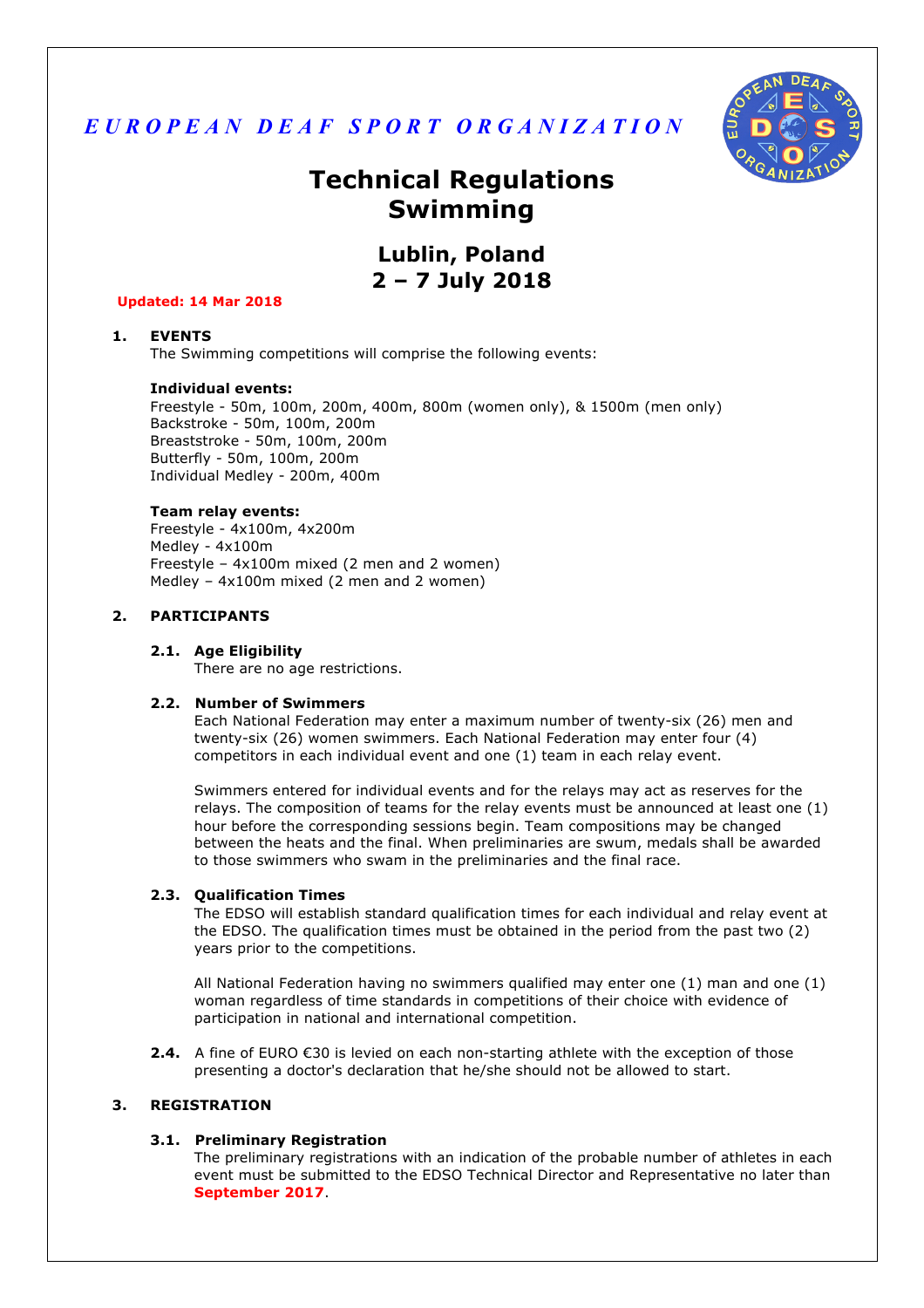## **3.2. Final Entry**

The final entries with the names of each athlete indicating event entered must be submitted to the EDSO Technical Director and Representative no later than **2 January 2018**. [Not less than six (6) months before the competition] Such submissions will be made via official online registration form or telefax followed by the official registration form.

#### **3.3. Name Registration**

The name Registration with the names of each athlete indicating event entered must be submitted to the EDSO Technical Director and Representative no later than **2 June 2018.** [Not less than one (1) month before the competitions.] Such submissions will be made via official online registration form or telefax followed by the official registration form.

**3.3.1.** No changes or additional entries will be accepted after **2 June 2018.**

## **4. COMPETITION RULES AND REGULATIONS**

#### **4.1. Technical Organisation**

EDSO is responsible for the technical organisation of the Swimming competitions.

#### **4.2. Committees**

## **4.2.1 Technical Committee:**

The technical committee will be composed of the EDSO Technical Director and members appointed by the Organising Committee:

| Volodymyr Zinenko   | <b>EDSO Swimming Technical Director</b> |
|---------------------|-----------------------------------------|
| Juha-Matti Aaltonen | <b>EDSO Representative</b>              |
| <b>Name</b>         | <b>FINA Representative</b>              |
| <b>Name</b>         | Sports Liaison Officer                  |
| Jaroslaw Janiec     | Deaf Representative (PDSF)              |
|                     |                                         |

## **4.2.2 Protest Committee:**

The Championship Protest Committee shall consist of:

| Juha-Matti Aaltonen | EDSO Representative (Chair) [NO VOTING RIGHT] |
|---------------------|-----------------------------------------------|
| Volodymyr Zinenko   | <b>EDSO Technical Director</b>                |
| <b>Name</b>         | Head Referee                                  |
| <b>Name</b>         | <b>FINA Representative</b>                    |

## **4.3. Competition Rules**

The Swimming competitions will be conducted in accordance with the Rules and Regulations of the FINA (statues 2013-2017). In case of disagreement in the interpretation of the Rules and Regulations, the English text shall prevail. Unforeseen incidents not covered by the Rules and Regulations shall be dealt with as follows:

- **4.3.1.** Cases of a general nature will be resolved in accordance with EDSO Regulations, EDSO General Rules and this Swimming Technical Regulations.
- **4.3.2.** Technical questions related to competition rules shall be resolved according to the FINA Rules and Regulations.
- **4.3.3.** Only athletes who comply with the EDSO Regulations are entitled to take part in the EDSO Swimming competitions.

## **4.4. Competition Equipment**

**4.4.1.** All equipment and implements used during competitions will comply with the FINA Rules and Regulations.

## **4.4.2. Starting System:**

The competition equipment will include a starting strobe light system for all lanes.

#### 4.4.3. **Visual Boards**:

The venue will have visual boards for call of athletes, events, results, announcements, emergencies, etc.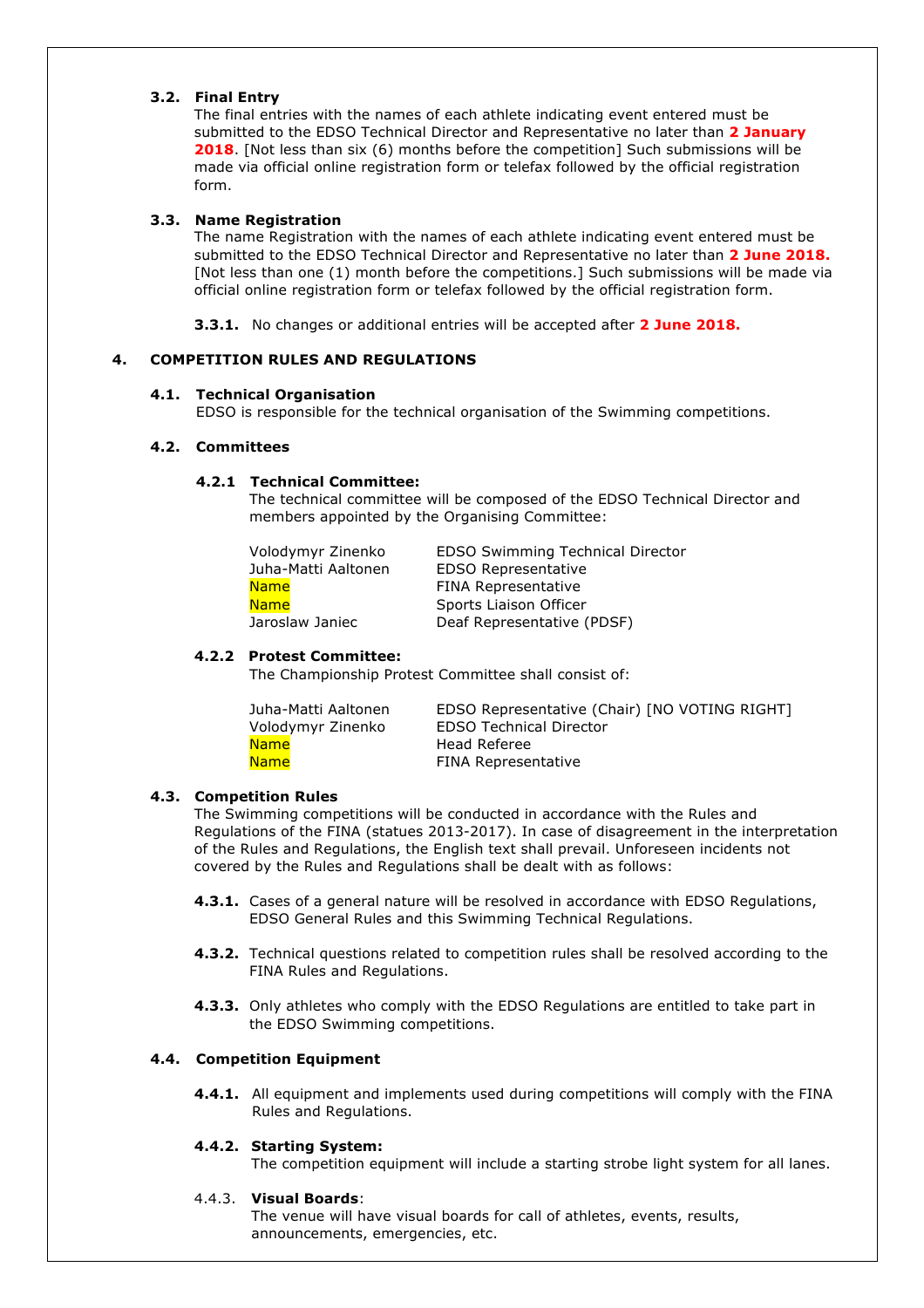#### **4.5. Competition Swim Suit**

Competitors must wear swimming costumes complying with the requirements of FINA Rules. Participants must observe the regulations contained in the EDSO Regulations regarding advertisements on clothing, etc. in the pool areas.

## **4.6. Draw**

The draw for heats and lane assignments for all events will be conducted in accordance with FINA Rules and Regulations.

## **4.7. Competition Plan**

#### **4.7.1. Qualification for Final Individual Event**

Only the fastest two (2) athletes in each NDSF from a preliminary individual event may qualify for the final individual event.

**4.7.2.** There shall be heats and A final for all events, with the exception of the 50m Freestyle (men and women) there shall be preliminary heats - 16 swimmers with the best time advance to Semi Final. 8 swimmers with the best time result in Semi Final advance to the Final. All lanes will be allotted to swimmers according to FINA Rules. A swimmer or team not wishing to take part in final shall withdraw within 30 (thirty) minutes following the heats of the event. The National Federation of any swimmer who withdraws from the final more than 30 (thirty) minutes after the heats shall pay to the EDSO the sum of EURO €30, in case of a relay, the sum shall be EURO €120.

## **4.8. Officials**

## **4.8.1. Referee and Starters**

Where possible, referees and starters shall be in possession of an FINA international referee license valid for 2018. However, referees and starters with national accreditation may be used.

#### **4.8.2. Appointment**

The Organising Committee shall appoint an appropriate number of referee, supervisor, judges, starters, inspectors, recorder, clerks, and other required personnel.

#### **4.8.3. Competition Organisation**

The EDSO Technical Director shall under the control of the Technical Committee head management of the competitions. Its function will be as follows:

- to organise the heats
- to manage the competition
- to appoint the officials

 to decide all protests or other matters, which may arise during the competitions.

## **5. VENUES**

## **5.1. Competition Venue**

The Swimming competitions will take place at Lublin, Poland.

**5.1.1.** The swimming complex is indoors with a 10-lane 50m-competition pool and a 50m training pool. Rooms, showers, dry land training facilities, and first aid services will be available.

#### **5.2. Training Venue**

The training venue is the same as the competition venue.

## **6. SCHEDULE**

#### **6.1 Competition Schedule**

Refer to the competition schedule on the hosting competitions website. **www…………**